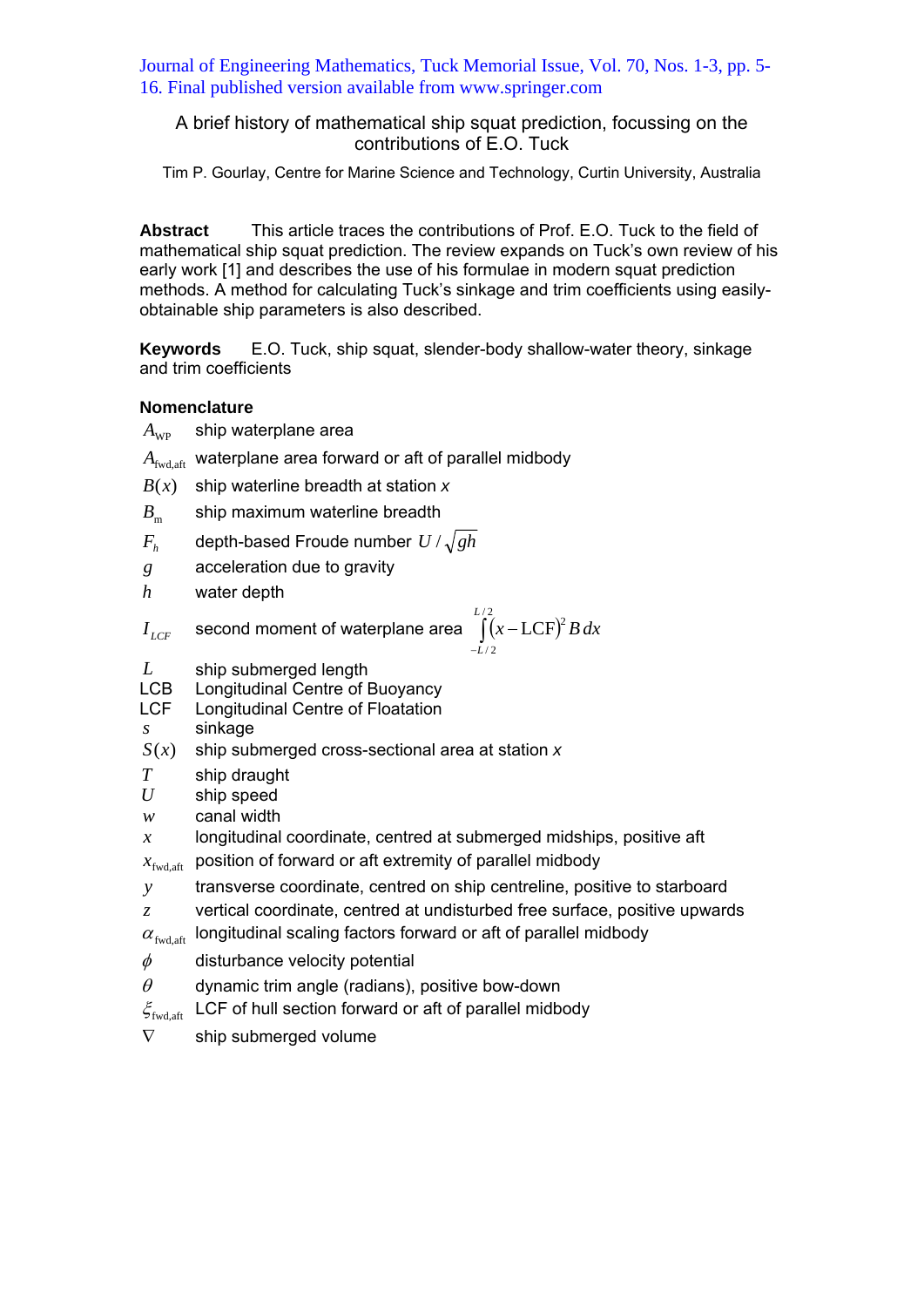### **1 Introduction: ship squat and under-keel clearance**

Ship squat is defined as the change in a ship's vertical position when under way. It is normally characterized by a bodily sinkage and a dynamic change in trim. Therefore both the bow and stern normally sink further downwards as the speed increases, but by different amounts. For large modern bulk carriers or containerships, bow and stern sinkage can be in the order of  $1 - 2$  metres. This may cause the ship to run aground if it is moving too fast in shallow water. The effect is shown in Figure 1.



Figure 1: Ship in static floating position (grey outline) and under way (black outline). Dashed line shows undisturbed water level. Sinkage at LCF is  $s_{\text{CFT}}$ . Change in trim angle is  $\theta$ (positive bow-down)

In the 1930s, sinkage of model ships had been measured and scaled to full scale by Horn [2]. Around the same time, sinkage of an ellipsoid had been calculated by Havelock [3], assuming potential flow. They found that, for moderate speeds of moderate size ships, ship sinkage was in the order of a decimetre. Mariners however could not measure the bodily sinkage of a ship at sea, due to the lack of a defined vertical reference. Furthermore, what the mariners used as a visual reference, i.e. the sea level around the ship, was misleading them, since the free surface around a moving ship is also pulled bodily downwards. Apart from a few dedicated model tests, most early model tests focused on resistance and used a towed model; there seemed no need to set up a vertical reference to assess the bodily sinkage of the model. Therefore up until the early 1960s, the sinkage component of ship squat was mostly ignored in both model testing and theoretical investigations.

It was known through seamen's experience, as well as model tests [4] that trim could change significantly at certain speeds in shallow water. This effect could be measured by mariners with a pendulum on board the ship, and was seen to be important, as a large bow-up trim correlated with a large resistance and hence fuel usage. The effect of trim on squat must also have been recognized; for example, an observed trim change of 2ft between the bow and stern when underway could be used to conclude that the bow had sunk by 1ft and the stern had risen by 1ft. However in most cases, trim and its effect on squat were small, especially for the ships of the day which were mostly close to fore-aft symmetric.

The 1960s saw unprecedented growth in the size of cargo ships being brought into service. Ports that had up until this time been considered deep water, were suddenly considered shallow water. Questions were inevitably asked about whether the vertical position of a ship, and hence the clearance between a ship's keel and the seabed, was affected by the ship's speed through the water. Due to the limited information available, rules of thumb were developed for under-keel clearance, such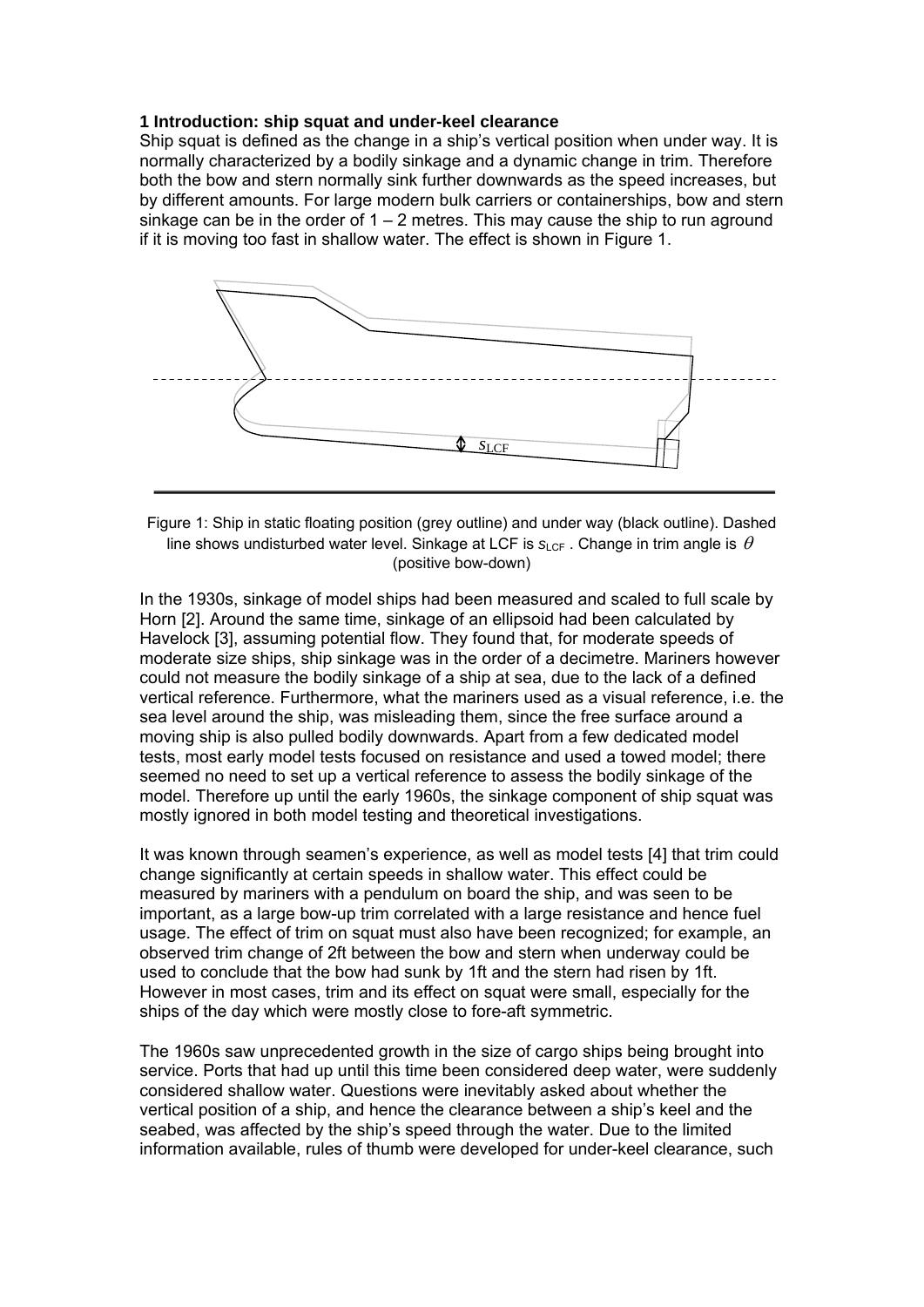as "allow one foot of clearance for squat" or "allow one foot for every 5 knots of speed" [5].

Fortunately for the shipping world, both the model testing community and mathematical community came to the rescue before any of the new large ships suffered a serious grounding. Model testing tanks started measuring bow and stern sinkage [6], using a towing carriage as a vertical reference, and the results were scaled up to full scale. However, a physical theory of ship squat was urgently needed in order to make sense of the model test data and be able to predict the squat of general ships at general speeds.

## **2 The foundations of ship squat theory**

As far as the need for a physical squat theory was concerned, Ernie Tuck was in the right place at the right time, with the right skills. Having completed his PhD thesis "The steady motion of a slender ship" [7] at Cambridge, he arrived at the David Taylor Model Basin in 1963. Here he was able to continue his theoretical treatment of slender ships, but all the while be surrounded by model ship testing and the practicalities of ship design. In 1964 he published an asymptotic expansion [8] for the flow around a slender ship in deep water, in which the technique of matched asymptotics was used to define the leading-order approximation to the kinematic hull boundary condition.

1964 also saw the publication of a defining set of shallow-water model tests [6], which were instrumental in bringing the topic of ship squat to Ernie's attention. In 1966, he published his groundbreaking article "Shallow-water flows past slender bodies" [9]. For Ernie, this was a fairly straightforward extension of his earlier deepwater work [8]. However, this new method produced a closed solution to the dynamic sinkage and trim of a ship in shallow water, which would form the basis of most such methods in use today.

The first assumption of the method was that the flow is incompressible, a natural consequence of the very low Mach numbers at which ships operate. The next assumptions were that the flow is inviscid and irrotational. These assumptions were based on the fact that ships operate at extremely high Reynolds numbers (order 10 $\degree$ ) and are slender streamlined objects. Hence viscous effects are confined to a thin boundary layer near the ship's hull, and do not significantly affect the pressure distribution around the hull, except possibly at the stern. Therefore pressure distributions calculated using such methods should be adequate for predicting overall quantities such as sinkage and trim.

Based on these assumptions, a velocity potential would exist, and would satisfy Laplace's equation throughout the fluid domain, subject to appropriate boundary conditions. The ship-fixed coordinate system we shall hereafter use to describe the flow around a ship is shown in Figure 2. The third dimension *z* is centred on the undisturbed free surface, positive upwards.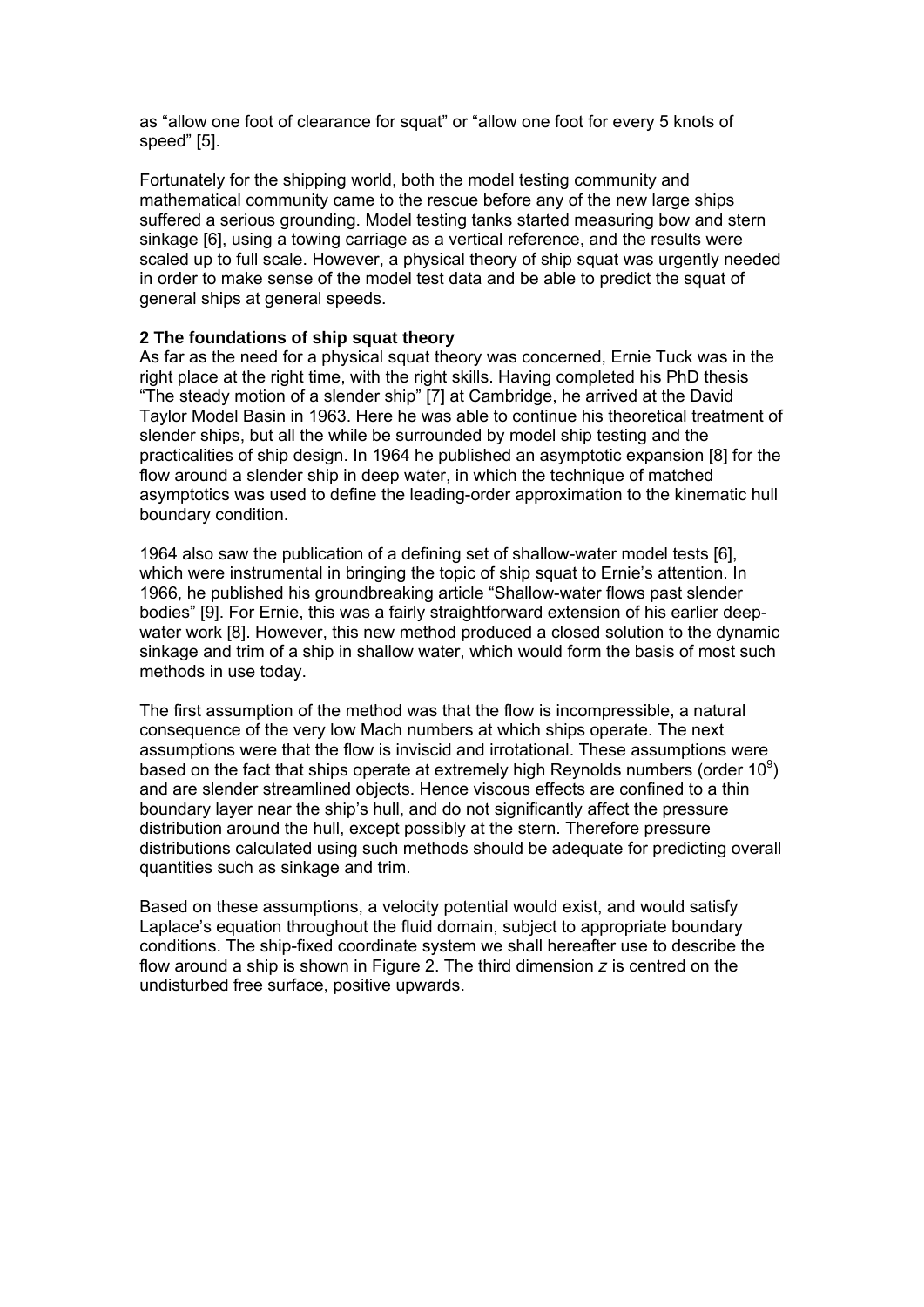

Figure 2: Plan view of ship-fixed coordinate system

 $\phi$  is defined hereafter as the disturbance velocity potential, so that the total fluid velocities in the ship-fixed frame are given by (grad  $(Ux + \phi)$ ).

For flow past a slender object, it was already well known [10] that the kinematic and dynamic boundary conditions on the free surface could be linearized and combined to give

$$
g\frac{\partial\phi}{\partial z} + U^2 \frac{\partial^2\phi}{\partial x^2} = 0 \quad \text{on} \quad z = 0 \tag{1}
$$

This formed the boundary condition on the free surface. In open water of constant depth *h*, the boundary condition on the seabed was the kinematic condition

$$
\frac{\partial \phi}{\partial z} = 0 \quad \text{on} \quad z = -h \tag{2}
$$

Tuck's 1966 article combined the ideas of shallow-water flows and slender-body flows. He made the realistic assumption that, for a ship in sufficiently shallow water that it might be at risk of grounding, the ship beam, ship draught and water depth were all of similar order ε and small compared to the ship length *L*. The first consequence of these assumptions, when applied to the governing Laplace equation and boundary conditions (1,2), was that the flow around the ship was nearly horizontal, with the velocity potential satisfying, to leading order,

$$
\left(1 - F_h^2\right) \frac{\partial^2 \phi}{\partial x^2} + \frac{\partial^2 \phi}{\partial y^2} = 0
$$
\n(3)

This equation had been obtained by Michell [11] for a thin vertical strut extending from bottom to top of a shallow stream. For a ship hull, there remained the problem of defining the kinematic boundary condition on the hull, which Ernie solved using matched asymptotics, in a similar way to the deep-water problem [8]. An "outer region" was defined for  $y = O(L)$ , where the flow was governed by equation (3). An "inner region" was defined for  $y = O(\varepsilon)$ , in which the leading-order velocity potential was a function of  $x$  only, while the second-order flow was a function of  $(y, z)$  only. The second-order flow satisfied a rigid free surface boundary condition, and produced an outflow at the outer limit of the inner region, which was constant in the vertical. This transverse outflow was matched to the inner limit of the outer region, to yield a hull boundary condition which could be used for the outer flow, namely

$$
\frac{\partial \phi}{\partial y} = \pm \frac{U}{2h} \frac{dS}{dx} \quad \text{on} \quad y = 0_{\pm}
$$
 (4)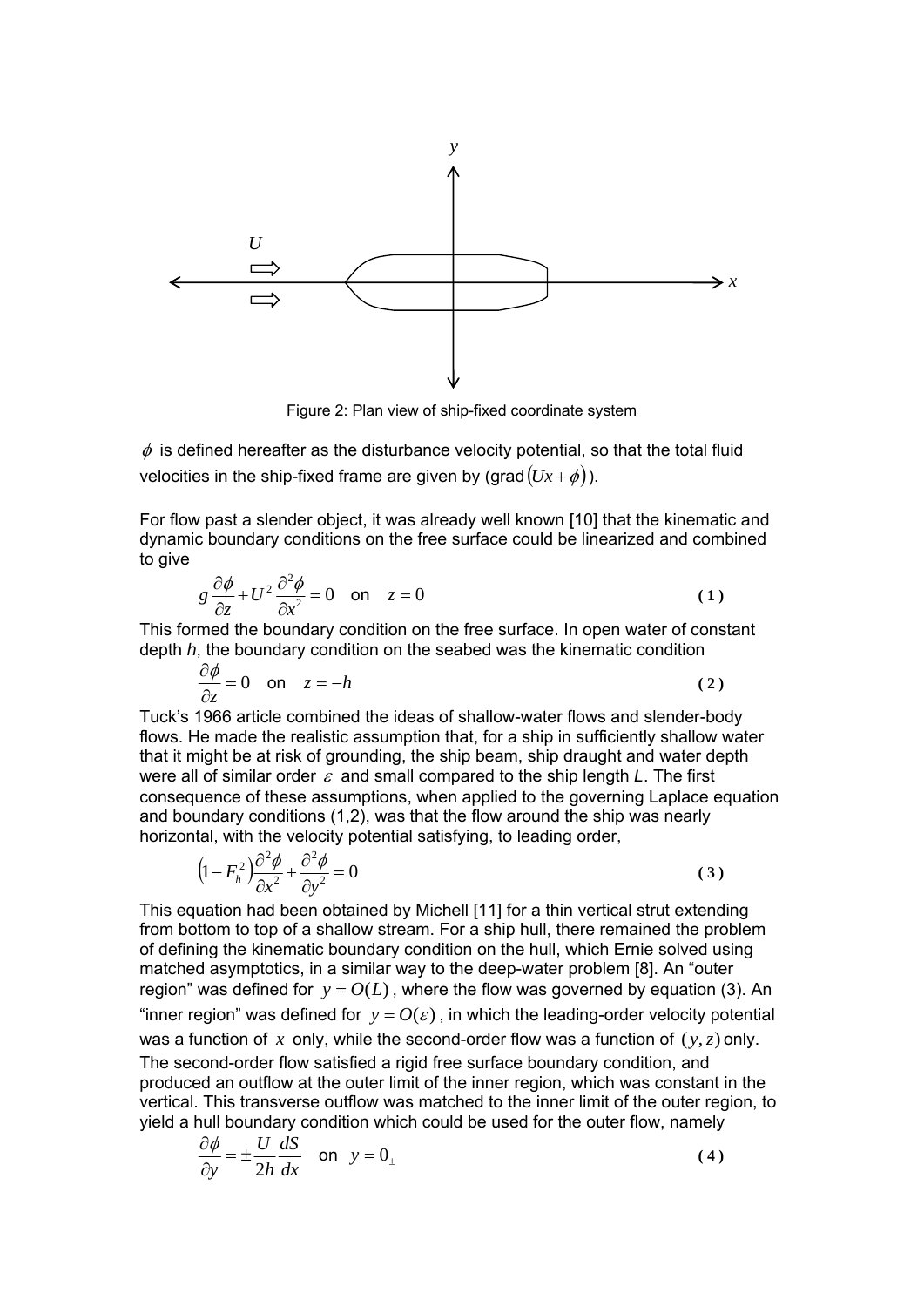As far as the outer flow is concerned, the ship behaves like a line of sources in the (*x,y*) plane, with source strength proportional to the rate of change of ship crosssectional area at each station *x*. The velocity potential for subcritical flow was therefore solved to be

$$
\phi = \frac{U}{4\pi h \sqrt{1 - F_h^2}} \int_{-L/2}^{L/2} \frac{dS}{d\xi} \ln \left[ (x - \xi)^2 + \left( 1 - F_h^2 \right) y^2 \right] d\xi \tag{5}
$$

Hydrodynamic pressure is found using Bernoulli's equation, and the pressure beneath the hull found by taking the limit as  $y \rightarrow 0$  (the inner limit of the outer solution). Sinkage and trim then follow by hydrostatics. The symmetry of equation (5) means that for a fore-aft symmetric hull, sinkage is non-zero and trim is zero at subcritical speeds. A similar version of equation (5) exists for supercritical speeds [9], which predicts that trim is non-zero and sinkage is zero for fore-aft symmetric hulls.

### **3 Simplifying the results**

Prof. Tuck recognized that his slender-body shallow-water results would be of little use to mariners in its current form. To quote from [12],

"*It must be confessed that all these results are of little direct benefit to the navigator, as complex mathematical computations are required in order to estimate the squat in any given situation. Such computations can be readily performed by suitably qualified persons with access to a computer, but hardly by an individual pilot in his line of duty!*"

In order that his results may be more readily accessible to mariners, Tuck performed a dimensional analysis of his sinkage expression, and found that it could be written in the following form [13]:

$$
s_{\text{LCF}} = c_s \frac{\nabla}{L^2} \frac{F_h^2}{\sqrt{1 - F_h^2}}
$$
 (6)

The sinkage coefficient  $c_s$  then satisfies

$$
c_s = \frac{L^2}{2\pi A_{\rm WP} \nabla} \int_{-L/2 - L/2}^{L/2} \frac{dS}{d\xi} \frac{B(x)}{x - \xi} d\xi dx
$$
 (7)

This was calculated for a range of example hulls, and found to be approximately constant (between 1.3 and 1.5) in all cases. A value of 1.5 was suggested as a conservative figure for general use.

Tuck also recognized that in most practical cases, the depth Froude number is low and  $\sqrt{1 - F_h^2}$  could be replaced by unity, yielding the simpler approximation [12,13]

$$
s_{\text{LCF}} = 1.5 \frac{\nabla}{L^2} \frac{U^2}{gh} \tag{8}
$$

The articles [12,13] do not mention dynamic trim, despite a valid theoretical formula for this having been developed in [9]. The present author believes that there are three reasons for this:

1. Ships built up until the 1960s generally had their centre of buoyancy close to midships, in which case the dynamic trim is small. Prof. Tuck had most likely done calculations for example ships and found that midship sinkage, rather than dynamic trim, was the dominant effect. To quote from [1], "*.. the term 'squat' includes both sinkage… and trim… (for) subcritical speeds, sinkage is the more important phenomenon, because the increases in draft at bow and stern are large compared with the differences between them.*"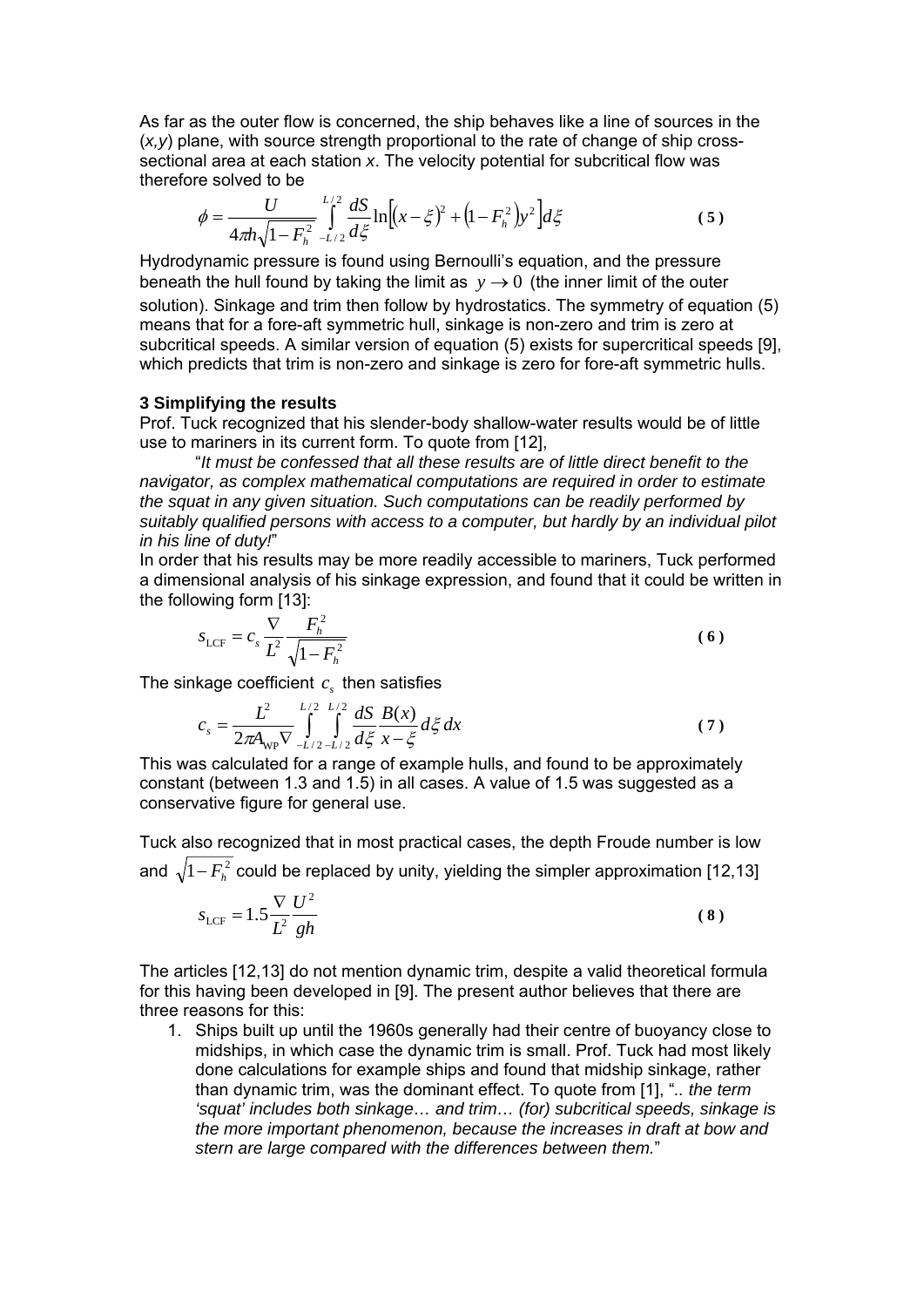- 2. Dynamic trim is strongly affected by the shape of the hull, so the formula for dynamic trim cannot be simplified as much as that of sinkage.
- 3. Flow near the stern of the ship is influenced by possible flow separation, as well as the ship's propeller, neither of which are included in the theory [9]. These factors influence dynamic trim far more than midship sinkage. It is probable that Prof. Tuck understood these limitations of the dynamic trim theory from his time at the David Taylor Model Basin, and preferred to concentrate on the more accurate midship sinkage predictions.

Despite Prof. Tuck not developing a dynamic trim formula for general use, other researchers [14,15] were able to analyze his 1966 trim formulae in a similar manner to that which was done for sinkage. This allowed the dynamic trim angle to be written

$$
\theta = c_{\theta} \frac{\nabla}{L^3} \frac{F_h^2}{\sqrt{1 - F_h^2}}
$$
\n(9)

Unlike for sinkage, the coefficient  $c_{\theta}$  depends strongly on the hull shape, being zero for fore-aft symmetric hulls, positive for modern bulk carriers with centre of buoyancy well forward, and either positive or negative for containerships. Following [9], the trim coefficient can be calculated from

$$
c_{\theta} = \frac{-L^3}{2\pi I_{LCF}} \int_{-L/2}^{L/2} \int_{-L/2}^{L/2} \frac{dS}{d\xi} \frac{(x - LCF)B(x)}{x - \xi} d\xi dx
$$
 (10)

Therefore Prof. Tuck had laid the foundations for both a complicated and a simple method to predict ship squat in open water of constant depth. For mathematicians capable of evaluating singular double integrals, the sinkage and trim coefficients could be calculated for any given hull shape using equations (7,10). For model testing organizations, the coefficients could be calculated empirically for each hull using equations (6,9) and model test results. Once the coefficients had been calculated theoretically and checked empirically, they could be generalized for different hull types (e.g. bulk carriers, containerships) for use in equations (6,9) by mariners.

### **4 Ships in canals and dredged channels**

The obvious extension of Tuck's 1966 open water theory was to include laterally restricted water. Tuck analyzed the case of a ship travelling along the centreline of a canal [16], and found that the governing equation (3) was best solved by Fourier transform. The open water case also had a Fourier-transform type solution, though this is more computationally intensive than the original source-type solution put forward in [9]. Nevertheless, Tuck must have investigated the open water Fouriertransform solution in stating that the canal solution and the open-water source solution agree in the wide channel limit [16].

A one-dimensional hydraulic theory for ships in very narrow canals, which involves solution of a cubic equation for the local flow velocity, was already well-known at this time [17,18]. Tuck included in his 1967 paper a simple linearized hydraulic theory for flow past a ship in a narrow canal. The general width solution was shown to agree with the hydraulic theory in the narrow-channel limit.

An important result from the general-width theory [16] was that the influence of canal width depends primarily on (width / shiplength) ratio, rather than (width / beam) ratio. Canal walls first start to increase the squat when the width is around 3 times the shiplength. When the width is equal to the shiplength, the sinkage and dynamic trim at low speed are around 30% larger than in open water.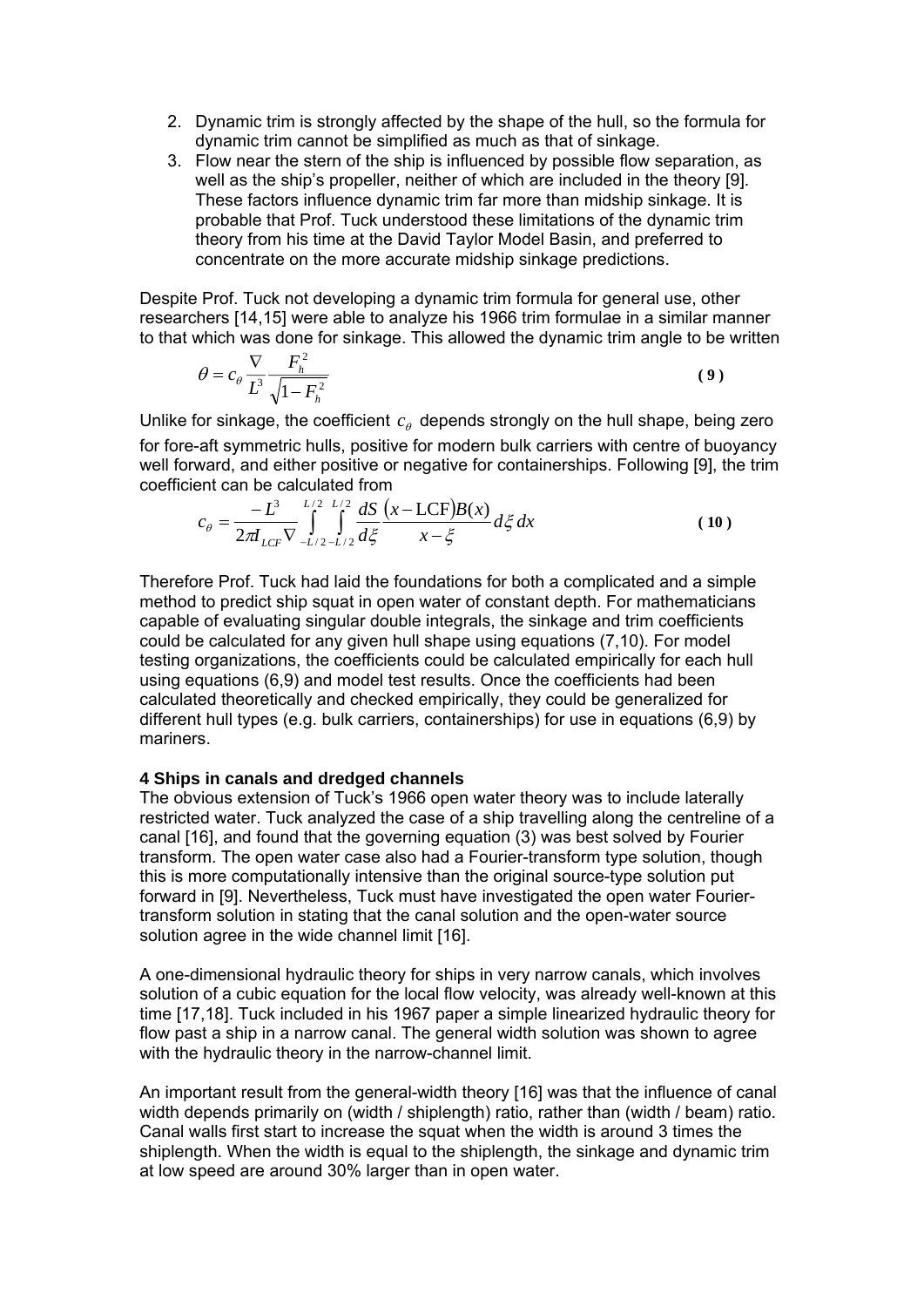The next result was that the effect of canal walls becomes increasingly important as the ship speed increases. In fact, Tuck found that the percentage increase of sinkage and trim in a canal over the open water values is almost a universal curve for all ship types, depending on the width parameter

$$
\overline{w} = \frac{w}{L} \sqrt{1 - F_h^2} \tag{11}
$$

As well as wall-sided canals of constant depth, Tuck also investigated dredged channels, involving a step depth change to shallower water on either side of the deep central channel [19]. The problem was solved by Fourier transform and sample numerical results given. An interesting case studied was when the flow in the deep channel is subcritical, but in the shallower water is critical, in which case there is zero flux from the deep to the shallow water, and the flow past the ship is the same as if it were in a wall-sided canal.

### **5 Transcritical flow in open water**

*nonlinear effects, and this will not be done here.*"

Prof. Tuck recognized that his open water theory became singular at the "critical speed"  $F<sub>b</sub> = 1$ . For a ship travelling at the critical speed, i.e. the natural speed of long waves in shallow water, there is no restoring force on the free surface according to linear theory, as any wave shape can travel at the same speed as the ship. Therefore the free surface is undefined according to linear theory. From [9], "*It is clear that good agreement cannot be expected near to the critical speed, where the first-order theory predicts infinite values for all forces. By analogy with the aerodynamics of transonic flow, we should expect that in order to predict correctly the finite values obtained in this region we should need to consider some special* 

Despite the problems at the critical speed, the behaviour of the open water theory at subcritical speeds was correct: a rapid increase in dynamic sinkage as the critical speed was approached. Tuck knew from the aerodynamic analogy that travel at the critical speed should be perfectly possible, and had studied closely the model test results of Graff, Kracht & Weinblum [6] showing the sudden changes in sinkage and trim that occur close to the critical speed. Early in this author's PhD, Ernie brought out a carefully-guarded original large-scale set of the 1964 model test plots, clearly showing the large peaks in sinkage, trim and wave resistance, and said, "*We need to work out what's going on here*". We then set about including the leading-order effect of dispersion in the governing equation (3), and solving the resulting equation by Fourier transform. When unsure about the formulae for Filon quadrature coefficients given in a text book, Ernie declared, "*We'll have to work it out for ourselves. I'll race you*." He won, and we went on to develop a computational method for predicting maximum sinkage and trim [20], following on from the finite-depth method [13] developed by Tuck & Taylor in 1970.

Other recent research [21] includes nonlinear terms in the transcritical flow equations, and calculates the unsteady soliton production of a ship started impulsively from rest. This method shows promise for predicting the effects of nonlinearity on transcritical sinkage and trim in open water.

### **6 Transcritical flow in a canal**

One of the results of nonlinear hydraulic theory [18] was that there existed a range of ship speeds in a canal for which no steady flow was possible. Tuck & Taylor [13] quantified this speed range in terms of the ship and canal cross-sectional areas, producing a diagram of the speed limits of steady subcritical and supercritical flow.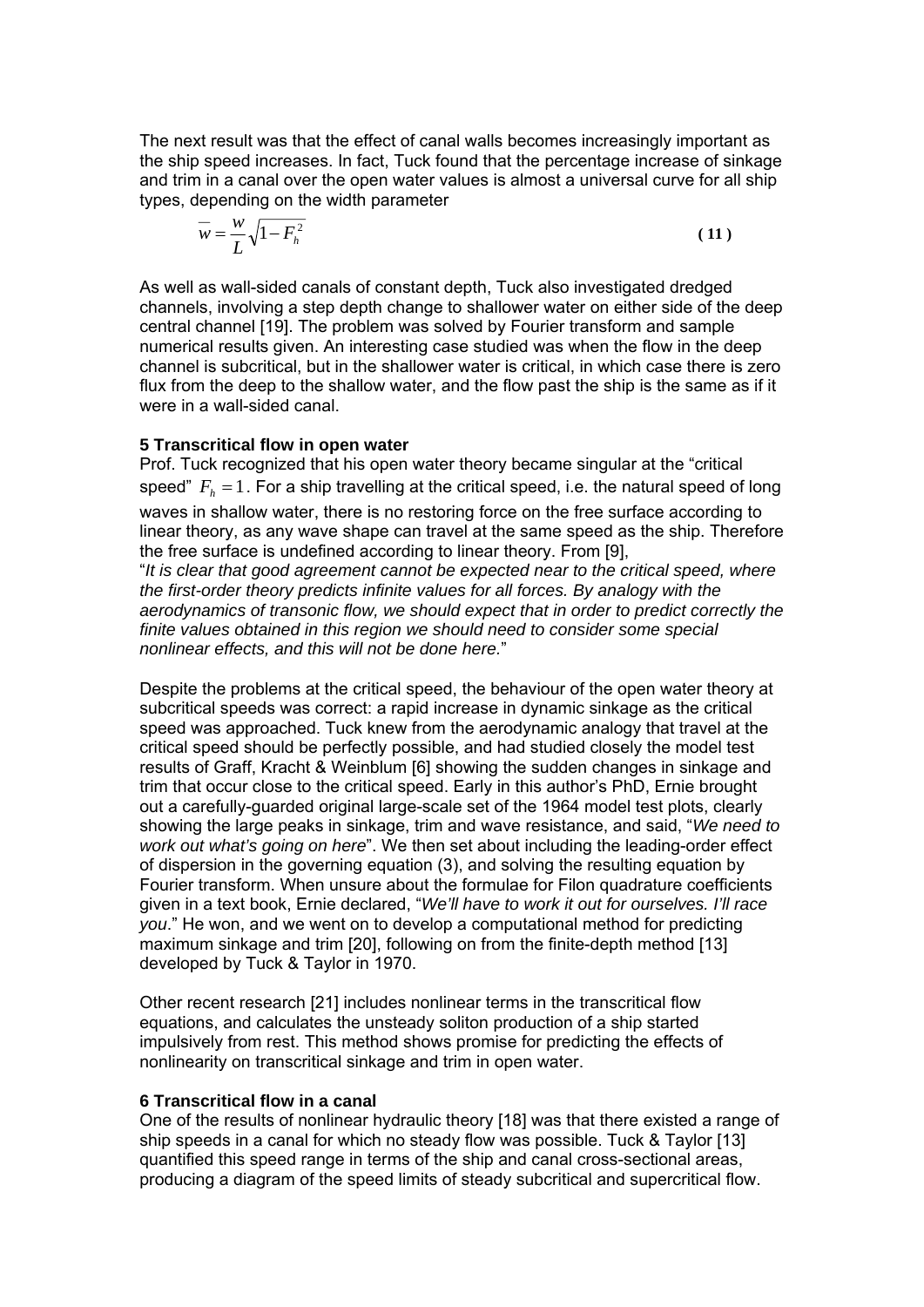By combining unsteadiness, nonlinearity and two-dimensionality for canal flows, modern researchers [22,23] have studied the interesting problem of unsteady soliton production in the transcritical speed range, as well as further refining the speed limits of steady subcritical and supercritical flow.

### **7 Accuracy of Tuck's squat formulae Model test results**

Tuck's 1966 paper [9] included a comparison of his theoretical predictions with the measured sinkage and trim [6] of a Taylor A3 (frigate-type) hull. Perhaps unfortunately, the independent model test results had concentrated on the transcritical speed range, and did not include accurate results for low speeds, at which Tuck's 1966 theory is most accurate and practically useful. Nevertheless, Tuck showed the comparison over the full experimental speed range  $0.5 < F_h < 1.5$ ,

including the theory's known singularity at  $F<sub>h</sub> = 1$ . It was shown that sinkage and trim were quite well predicted at the lower subcritical speeds as well as higher supercritical speeds.

We shall now compare the predictions from Tuck's theory with some recent model test results for a bulk carrier hull at realistic (low) speeds. Figure 3 shows a comparison between measured sinkage coefficients [24] for a MarAd L-Series bulk carrier model, and predictions from Tuck's theory [16]. The canal theory has been used because of the finite width of the testing tank ( $w/L = 2.1$ ). In this case the trim coefficient is approximately the same as it would be in open water, but the sinkage coefficient is 9% higher.



Figure 3: Measured and predicted sinkage coefficient for a bulk carrier model

The comparison shows us that: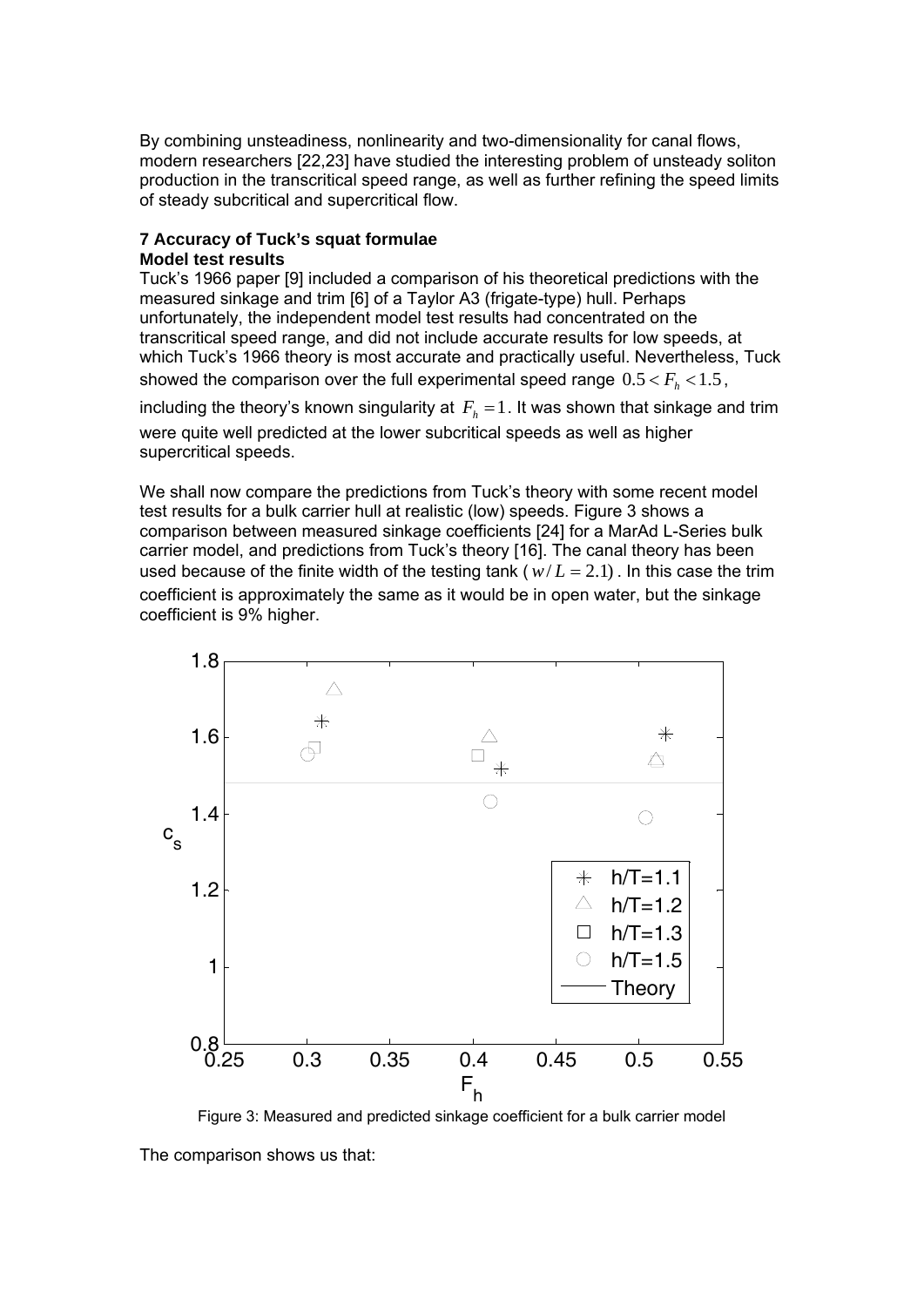- 1. The general dimensional nature of the solution is accurate, with no clear influence of either speed or depth/draught ratio on the measured sinkage coefficient.
- 2. The measured sinkage coefficient is very similar to that predicted by Tuck's theory.

There is a common misconception in the maritime community that squat is the result of water being accelerated as it passes underneath the ship, so that as the clearance becomes small, the squat becomes catastrophically large. The test results above show that there is no such effect at small *h* / *T*, other than the normal sinkage increase as the water depth decreases. In fact, as the clearance becomes small, more water is simply diverted around the sides of the ship. To quote from [9], "*One might expect a very large velocity and hence abnormally low pressure at any point where a cross-section almost touches bottom, but the conclusion from the present analysis is that to first order the pressure at such a point is no lower than anywhere else on the same cross-section. Presumably this implies that the fluid passes to the side of any such close gap so as to keep the velocity there comparable with that elsewhere on the cross-section."* 

Figure 4 shows dynamic trim measurements and predictions for the same bulk carrier hull.



Figure 4: Measured and predicted trim coefficient for a bulk carrier model

We see that the dimensional formula (9) accurately predicts the effect of depthdraught ratio, with no clear influence on measured trim coefficients at constant speed. However, the effect of speed is not accounted for correctly, and the measured trim is always less bow-down than predicted. The model tests referred to used a towed rather than self-propelled model; this fact, as well as the low Reynolds number of the model scale flow, make it likely that flow separation was occurring at the stern,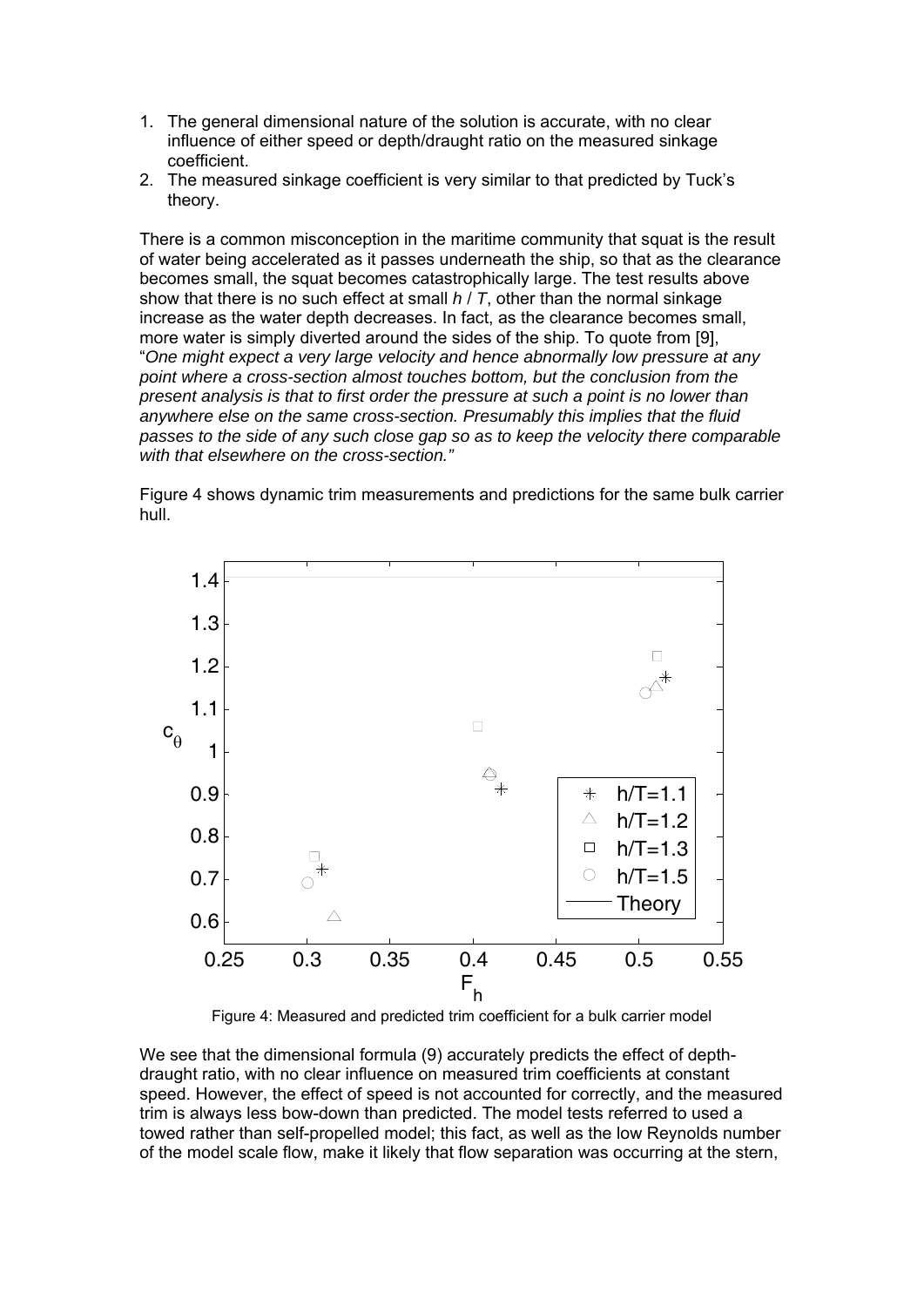decreasing the bow-down trim in the model tests. This effect would be speeddependent.

## **Full-scale results**

Since the advent of real-time kinematic GPS, ship squat can now be measured accurately at full scale. Squat measurements of containerships are described in [25], including comparison with Tuck's open water theory. It was seen that LCF sinkage was well predicted by the theory, except in cases of rapid depth or speed changes, which violate the steady assumption. Dynamic trim was also well predicted by the theory along the straight sections of the route. The present author has also undertaken full-scale ship squat trials on bulk carriers in Torres Strait (not yet published), showing good agreement with Tuck's open water theory.

Another set of full-scale ship squat trials is described in [26], including comparison of bow sinkage with the ICORELS formula (see Section 7), which is based on Tuck's dimensional formulae (6,9). This comparison showed very good agreement.

## **8 Use of Tuck's formulae in modern ship squat prediction**

The 1997 PIANC guidelines "Approach channels: a guide for design" [27] gives an overview of the eleven most accurate practical squat prediction methods in use at that time, for open water or moderate-width canals. The PIANC guidelines begin by saying that the fundamental theoretical study into squat was that of Tuck in 1966. Four of the eleven models [14,15,28,29] are directly based on Tuck's dimensional equations (6,9), using empirically-determined coefficients. These include the ICORELS model [29] developed by PIANC as the most appropriate for general prediction of bulk carrier squat.

As well as the squat models mentioned in [27], other authors [30,31,32] have also developed specialized squat models for open or confined water, based on Tuck's method.

### **9 Other modern ship squat prediction methods**

Apart from the Tuck-based methods, the other practical ship squat prediction methods recommended in the PIANC guidelines [27] are all regression formulae. These are best-fit equations to model testing data, using perceived input variables, but generally no physical basis. Such regression methods clearly work well for the types of ships used to develop the formulae, but may give erratic results for different ship types, especially those lying outside the range of parameters used for the model tests.

An alternative theoretical approach to ship squat prediction in open water is the directed fluid sheet method [33]. Whereas Tuck's method [9] models the flow as predominantly longitudinal and transverse  $(x, y)$ , the directed fluid sheet method

models the flow beneath the ship as predominantly longitudinal and vertical (*x*,*z*). This method assumes a large (beam/draught) ship and models the flow beneath the centreline of such a ship.

The use of panel methods is becoming increasingly common for predicting ship squat in open or confined water. Example calculations using a Rankine-source panel method are described in [34].

Note that all squat methods which use the full ship hull shape are subject to the same difficulties in routine practical application as Tuck's original method; this will be discussed in the following section.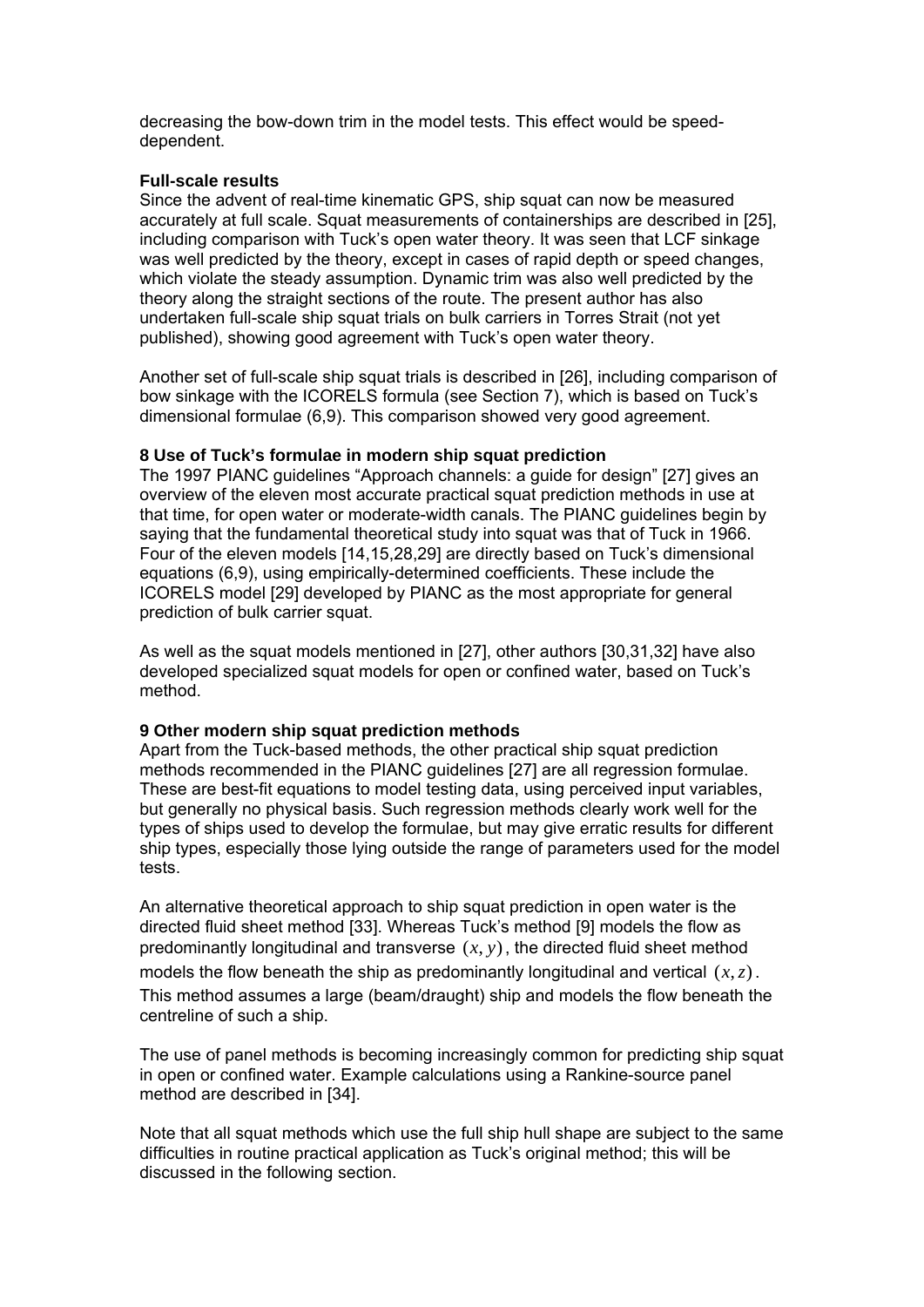## **10 Calculating Tuck's sinkage and trim coefficients**

Model tests give a convenient way of determining the sinkage and trim coefficients for a given hull, which can then be assumed the same at full-scale, as done by the empirical methods described in Section 8. However, there remains the question of viscous scale effect with respect to dynamic trim, especially if a towed rather than self-propelled model is used. It is expected that the trim coefficient equation (10) will be more accurate at full scale than at model scale because of the much higher Reynolds number and therefore lesser effect of viscosity. Preliminary investigations by the author on containerships in Hong Kong [25] and bulk carriers in Torres Strait suggest that this is the case. Therefore it is still desirable to be able to calculate the sinkage and trim coefficients for a given hull theoretically.

As Prof Tuck recognized, equations (7,10) for determining exact sinkage and trim coefficients are limited to practising mathematicians. Use of the formulae is also thwarted by the difficulty in obtaining the section area curve  $S(x)$  and waterline breadth curve  $B(x)$  for the ship in question. This information is normally obtained from the "body plan", a design drawing showing transverse sections of the hull at different longitudinal spacings. Alternatively, the information can be obtained from a Table of Offsets, which gives (x,y,z) coordinates of the hull surface.

An example body plan is shown in Figure 5, with the rear half of the hull on the left and forward half (including bulb) on the right.



Figure 5: Example body plan for a bulk carrier hull

Unfortunately, body plans and offset tables are confidential for newer ships, as they define the entire shape of the hull. For older ships where hull confidentiality is no longer an issue, such information is generally not carried onboard the ship; instead, it is kept in the original design office, which may no longer exist. Therefore it is not practical to routinely obtain full  $S(x)$ ,  $B(x)$  curves for normal commercial ships.

A good source of readily-available hull data for commercial ships is the Trim and Stability Book, which is kept onboard all large vessels. This book lists many important waterplane and volume parameters, over a full range of midship draughts and static trim values. A method will now be described for approximating the  $S(x)$ ,  $B(x)$  curves for a bulk carrier hull, based on information found in its Trim and Stability Book.

Firstly, a representative hull is chosen, with similar proportional bulb length to the bulk carrier being modelled. The hull should also be fairly similar in terms of the other dimensionless parameters, so that only minor modifications are required. A range of representative bulk carrier hulls is publicly available, including systematic series [35,36] and representative hulls found in naval architecture software such as Maxsurf<sup>™</sup> and Seawav<sup>™</sup>.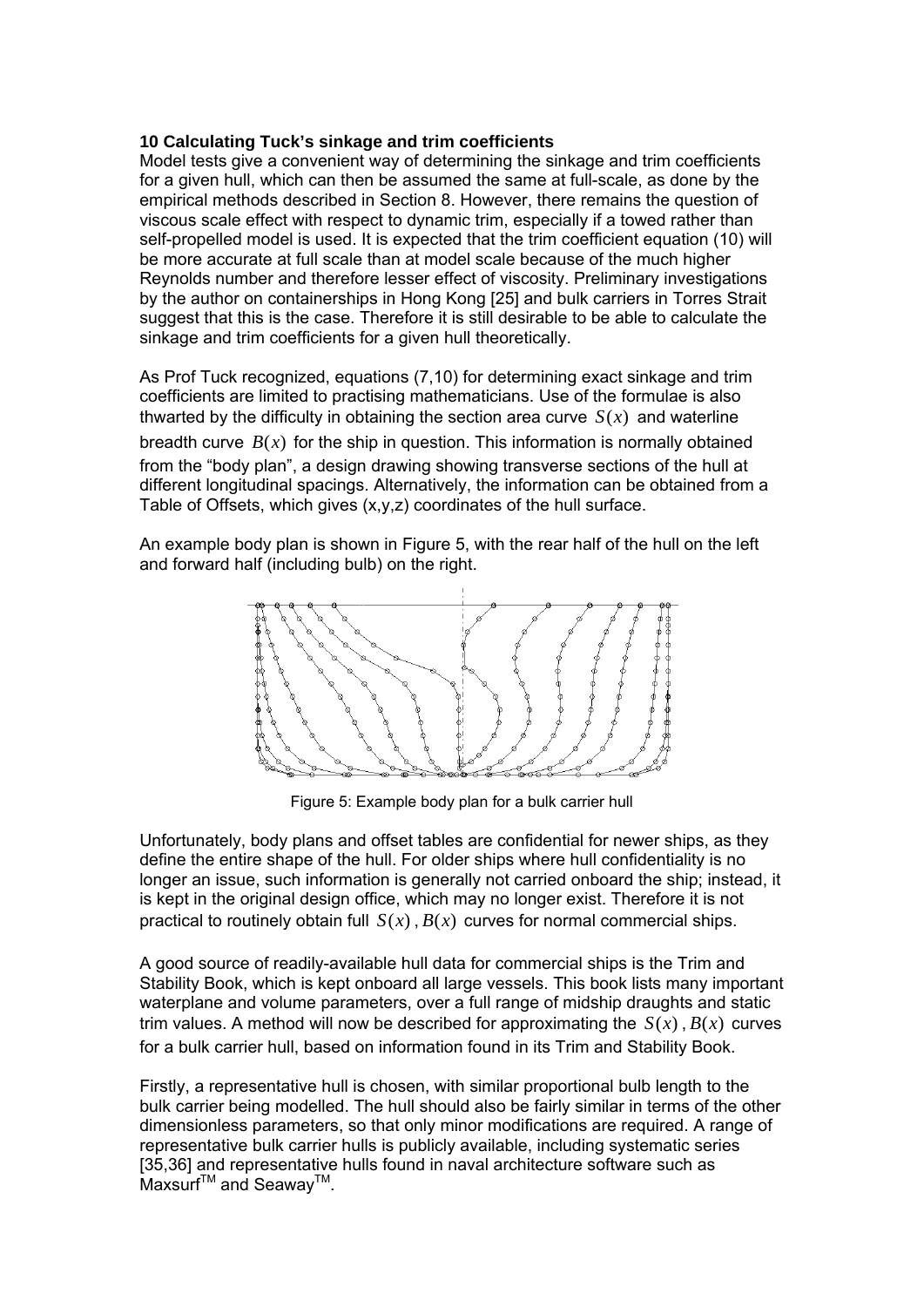The representative hull is modelled at the same draught (as a proportion of its full load draught) as the ship, and the same static trim. It is scaled to the same length, beam and draught as the ship we are modelling. The waterline breadth and section area curves are then found for the representative hull. These may be nondimensionalized, as the sinkage and trim coefficient equations (7,10) depend only on the shape of the ship and not the length, beam or draught. However, the author is reminded of Prof. Tuck's plea [8] to avoid non-dimensional variables when developing equations, and we shall continue here in dimensional variables.

Example  $B(x)$  and  $S(x)$  curves are shown in Figure 6 for a Japan standard series 1704B hull with bulbous bow [36].



Figure 6: *B*(*x*) and *S*(*x*) curves of standard series bulk carrier hull [36], showing limits of parallel midbody. Front of bulb at  $x = -L/2$ , stern at  $x = L/2$ .

We can see that a bulk carrier hull is very block-like, with both the waterplane and the section area distribution being characterized by a long parallel midbody. By adjusting the limits of this parallel midbody, while keeping the bow and stern curve shape the same, we can adjust the  $B(x)$ ,  $S(x)$  curves so that they better represent the ship we are modelling.

The sinkage and trim coefficient equations (7,10) depend on the *shape* of the ship rather than the length, beam or draught. For a given length, beam and draught, this shape can be characterized principally by the ship's displaced volume  $\nabla$ , longitudinal centre of buoyancy (LCB), waterplane area  $A_{WP}$  and longitudinal centre of floatation (LCF). All of these quantities can be found from the Trim and Stability Book at the appropriate draught and static trim.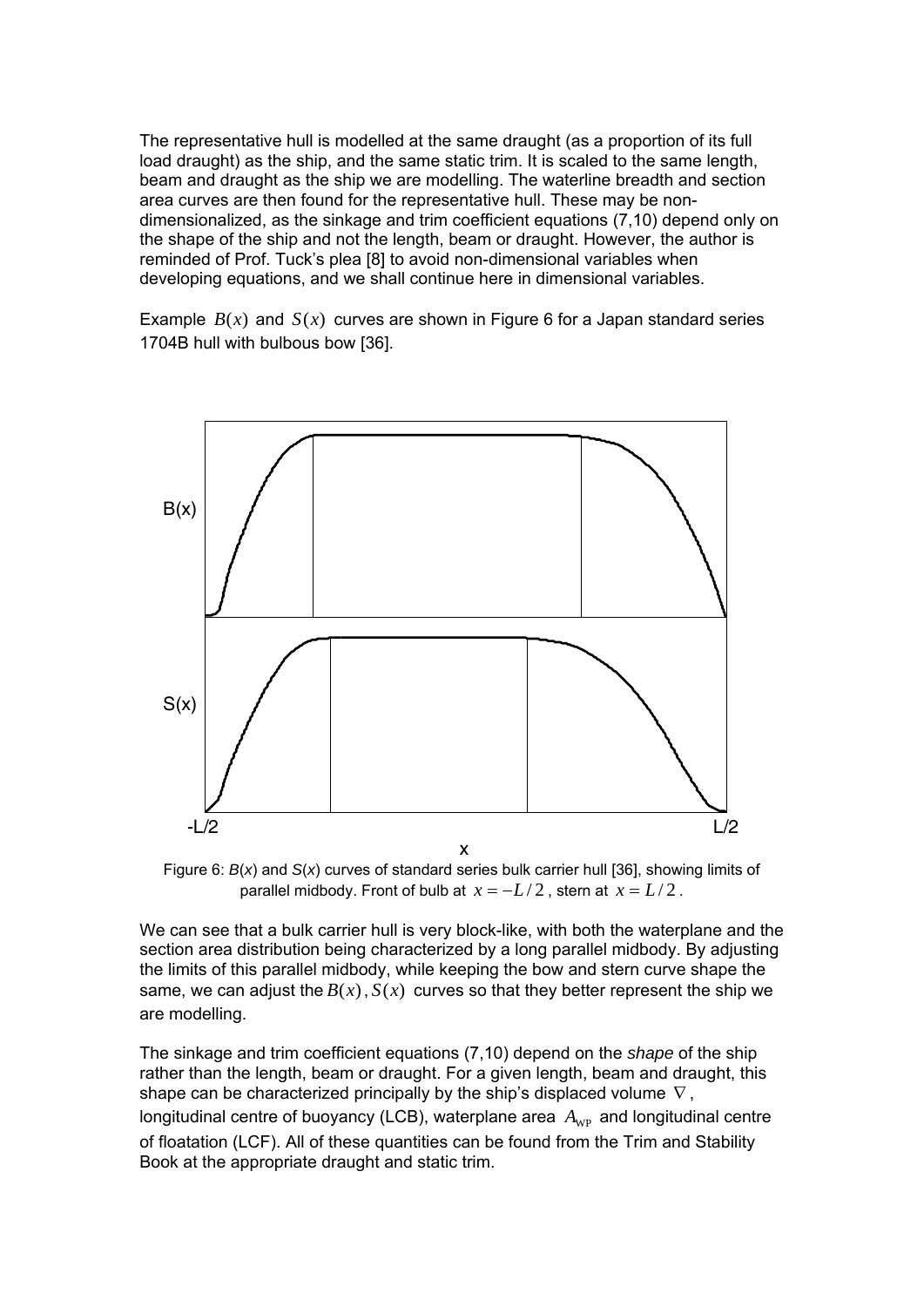In order to model the correct waterplane area and LCF, we can adjust the forward and aft limits of the waterplane's parallel midbody shown in Figure 6. The method is identical for the displaced volume and LCB, by adjusting the forward and aft limits of the section area parallel midbody.

Here we shall describe the method for the waterplane, based on simple geometrical considerations. The forward and aft limits of the representative hull's parallel midbody lie at  $x_{\text{fwd}}$  and  $x_{\text{aff}}$ , and the forward and aft waterplane areas (up to the parallel midbody) are  $A_{\text{fwd}}$  and  $A_{\text{aff}}$ . In order to get the waterplane area and LCF correct, we stretch the forward and aft curved portions longitudinally by factors  $\alpha_{\text{fwd}}$  and  $\alpha_{\text{aft}}$ , keeping the bow and stern in the same position. The forward end of the parallel midbody is therefore moved to  $-L/2 + \alpha_{\text{fwd}} ( x_{\text{fwd}} + L/2 )$  and the aft end to  $L/2 - \alpha_{\text{aff}}(L/2 - x_{\text{aff}})$ . The new waterplane area is therefore  $A_{\text{wp}} = \alpha_{\text{fwd}} A_{\text{fwd}} + \alpha_{\text{aft}} A_{\text{aft}} + [L - \alpha_{\text{aft}} (L/2 - x_{\text{aft}}) - \alpha_{\text{fwd}} (x_{\text{fwd}} + L/2)]B_{\text{m}}$  (12)

If the longitudinal centres of floatation of the forward and aft curved sections are at  $\zeta_{\text{fwd}}$  and  $\zeta_{\text{aft}}$  for the representative hull, the new longitudinal centre of floatation (LCF) satisfies

$$
A_{\rm WP} LCF = \alpha_{\rm fwd} A_{\rm fwd} [-L/2 + \alpha_{\rm fwd} (\xi_{\rm fwd} + L/2)] + \alpha_{\rm aff} A_{\rm aff} [L/2 - \alpha_{\rm aff} (L/2 - \xi_{\rm aff})] + [L - \alpha_{\rm aff} (L/2 - x_{\rm aff}) - \alpha_{\rm fwd} (x_{\rm fwd} + L/2)][\alpha_{\rm fwd} (x_{\rm fwd} + L/2) - \alpha_{\rm aff} (L/2 - x_{\rm aff})]B_{\rm m}/2
$$
\n(13)

Equations (12,13) can now be solved to determine the required scaling factors  $\alpha_{\text{fwd}}$  and  $\alpha_{\text{aft}}$ , so that the correct waterplane area  $A_{\text{WP}}$  and longitudinal centre of floatation LCF are achieved. Once this is done, the representative hull's  $B(x)$  curve shown in Figure 6 is modified by longitudinally stretching the forward section by  $\alpha_{\text{fwd}}$ and aft section by  $\alpha_{\text{aft}}$ .

A similar process is followed with the section area curve as described above. The  $B(x)$ ,  $S(x)$  curves thus obtained can then be input into equations (7,10) to determine the sinkage and trim coefficients for that particular bulk carrier hull.

For a containership, a similar method can be employed to obtain the correct displaced volume, LCB, waterplane area and LCF, based on a chosen representative hull. The difference is that containerships do not have a long parallel midbody, so the required changes must be achieved by smoothly filling out and longitudinally shifting the waterplane to achieve the correct waterplane area and LCF, for example. Parametric transformations are available in naval architecture software (e.g.  $Maxsurf<sup>TM</sup>$  to achieve this.

## **11 Conclusions**

The contributions of Prof. E.O. Tuck to the field of ship squat prediction have been highlighted. His important research in this field included the development of:

- matched asymptotic expansions for ship hulls [8] in 1964
- a slender-body shallow-water method for ships [9] in 1966
- extension of the theory to canals [16] in 1967 and dredged channels [19] in 1975
- making the formulae accessible to mariners and model testing organizations through an accurate dimensional representation with approximate coefficients [12] in 1970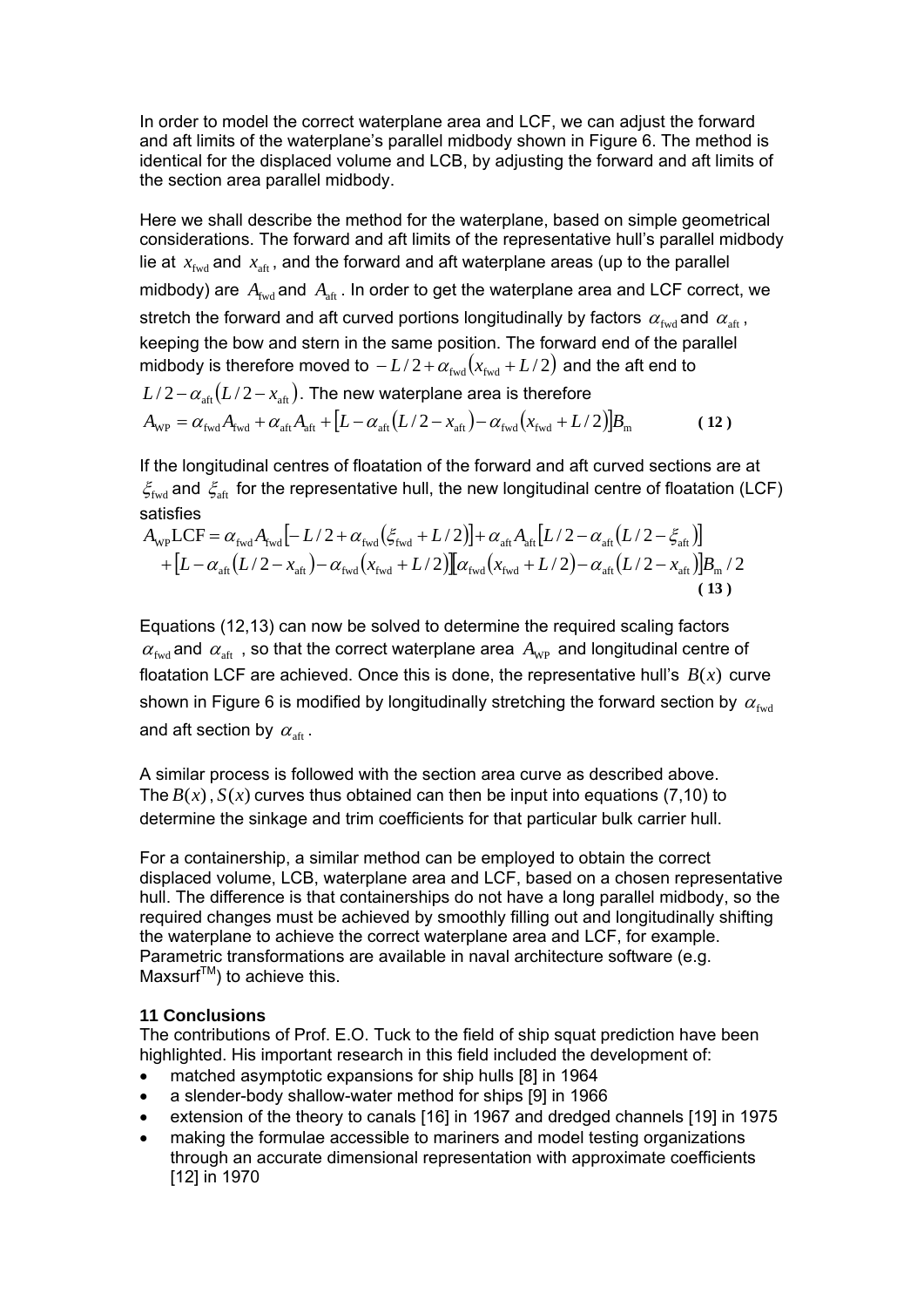• a computational method to accurately predict maximum sinkage through the critical speed [20] in 2001

The widespread use of Tuck's formulae in modern ship squat prediction has been described, including its adoption by PIANC [27] as the method of choice for bulk carrier hulls. Tuck's formulae and its derivatives have been shown to be in good agreement with model tests and full-scale tests for bulk carriers and containerships.

A practical problem with the application of Tuck's original formulae (6,7,9,10) to commercial ships is that it is normally not feasible to obtain their exact *B*(*x*), *S*(*x*) curves. For this reason, a method has been described for approximating the  $B(x)$ ,  $S(x)$  curves of a general bulk carrier or containership hull, based on information found in its Trim and Stability Book and a modified representative hull.

## **References**

- 1. Tuck EO (1978) Hydrodynamic problems of ships in restricted waters. Ann Rev Fluid Mech 10:33–46
- 2. Horn, (1937) Internationale Tagung der Leiter der Schleppversuchsanstalten, 21−26
- 3. Havelock, T.H. (1939) Note on the sinkage of a ship at low speeds. Zeitschrift für Angewandte Mathematik und Mechanik 19:458−461
- 4. Thews JG, Landweber L (1935) The influence of shallow water on the resistance of a cruiser model. United States Experimental Model Basin report 408
- 5. UK Ministry of Defence (1987) Admiralty Manual of Navigation, Vol. 1, 308
- 6. Graff W, Kracht A, Weinblum G (1964) Some extensions of D.W. Taylor's standard series. Trans. SNAME 72:374−401
- 7. Tuck EO (1963) The steady motion of a slender ship. PhD thesis, Cambridge
- 8. Tuck EO (1964) A systematic asymptotic expansion procedure for slender ships. J Ship Res 8:15−23
- 9. Tuck EO (1966) Shallow-water flows past slender bodies. J Fluid Mech 26:81−95
- 10. Wehausen JV, Laitone EV (1960) Surface waves. Handbuch der Physik 9, **Springer**
- 11. Michell JH (1898) The wave-resistance of a ship. Phil Mag 45:106-123
- 12. Tuck EO (1970) The estimation of squat. J Aust Inst Navigation 3:321−324
- 13. Tuck EO, Taylor PJ (1970) Shallow water problems in ship hydrodynamics. Proc 8<sup>th</sup> Symp Naval Hydrodynamics, Pasadena, August 1970, Office of Naval Research, 627−659
- 14. Hooft JP (1974) The behaviour of a ship in head waves at restricted water depth. Int Shipbuilding Progress 244:367
- 15. Huuska O (1976) On the evaluation of underkeel clearances in Finnish waterways. Helsinki University of Technology Ship Hydrodynamics Laboratory, Otaniemi, Report no. 9
- 16. Tuck EO (1967) Sinkage and trim in shallow water of finite width. Schiffstechnik 14:92–94
- 17. Kreitner J (1934) Uber den schiffswiderstand auf beschranktem wasser. Werft Reederei Hafen 15.
- 18. Constantine T (1961) On the movement of ships in restricted waterways. J Fluid Mech 9:247–256
- 19. Beck RF, Newman JN, Tuck EO (1975) Hydrodynamic forces on ships in dredged channels. J Ship Res 19:166–171
- 20. Gourlay TP, Tuck EO (2001) The maximum sinkage of a ship. J Ship Res 45:50−58